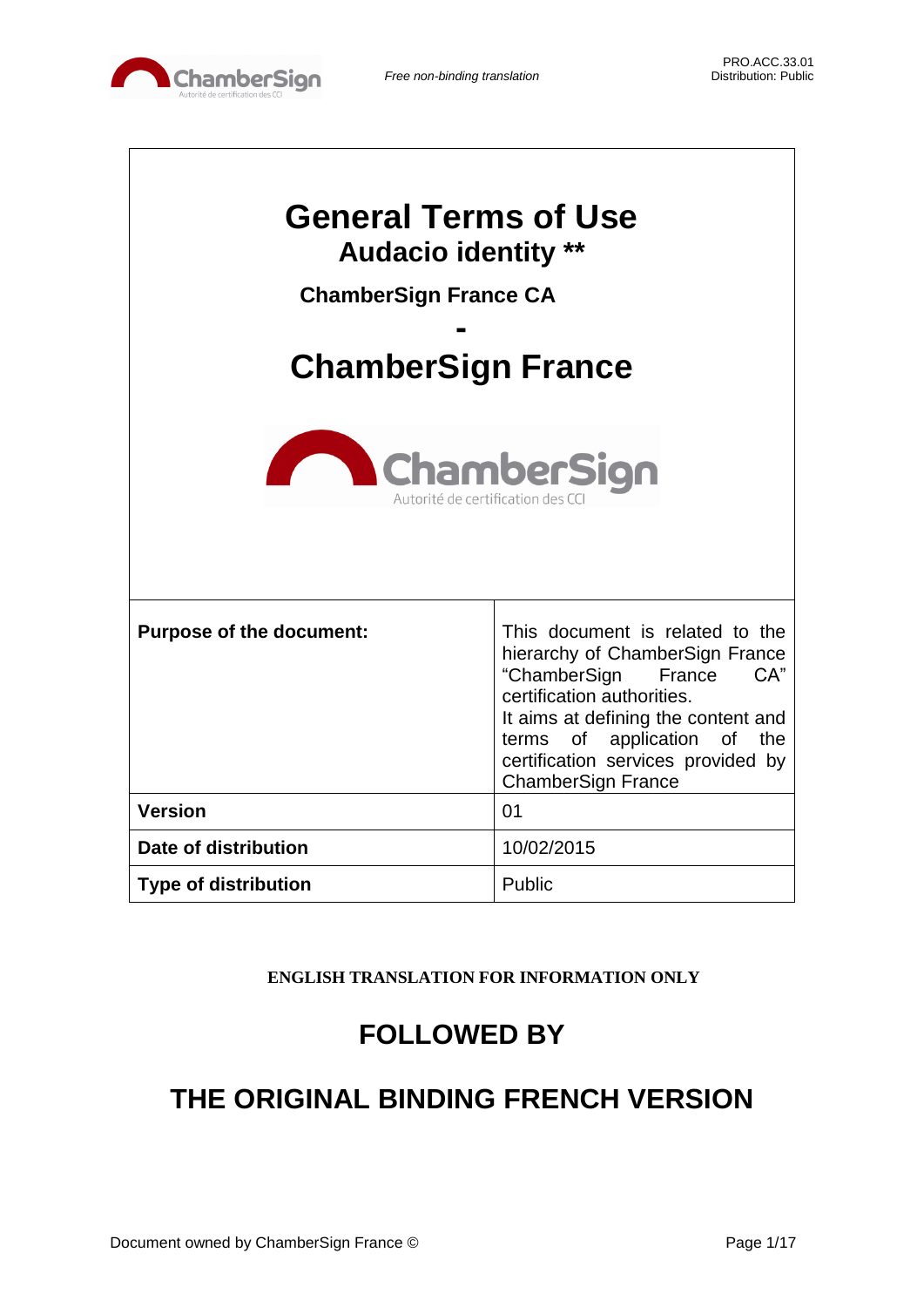

# **CONTENTS**

# **ENGLISH TRANSLATION FOR INFORMATION ONLY**

| 1.               | <b>INTRODUCTION</b>                                       | 3                  |
|------------------|-----------------------------------------------------------|--------------------|
| $\overline{2}$ . | <b>DEFINITIONS</b>                                        | 3                  |
| 3 <sub>l</sub>   | <b>PURPOSE</b>                                            | 5                  |
| 4.               | <b>CONTACT</b>                                            | $\overline{5}$     |
| 5.               | <b>TERM - APPLICATION</b>                                 |                    |
| 6.               | REQUESTS FOR CERTICATES AND RENEWALS                      | $\frac{5}{5}$      |
| 6.1              | REGISTRATION OF CERTIFICATE APPLICATION FILES             | $\overline{5}$     |
| 6.2              | <b>VERIFICATION OF THE REQUEST</b>                        | 6                  |
| 6.3              | <b>REJECTION OF THE REQUEST</b>                           | 6                  |
| 6.4              | <b>ISSUANCE OF THE CERTIFICATE</b>                        | 6                  |
| 6.5              | <b>ACCEPTANCE OF THE CERTIFICATE</b>                      | 6                  |
| 6.6              | <b>ASSISTANCE</b>                                         | 7                  |
| 6.7              | <b>RENEWAL</b>                                            | 7                  |
| 6.8              | AMENDMENT OF THE CERTIFICATE                              | $\overline{7}$     |
| 6.9              | CERTIFICATE UNBLOCKING                                    | $\overline{7}$     |
| 7.               | CONDITIONS FOR USING CERTIFICATES AND RESTRICTIONS        | 8                  |
| 8.               | <b>CERTIFICATE VERIFICATION PROCEDURE</b>                 | 8                  |
| 9.               | <b>REVOCATION OF THE CERTIFICATE</b>                      | $\overline{\bf 8}$ |
| 10.              | <b>CHAMBERSIGN'S OBLIGATIONS</b>                          | 9                  |
| 11.              | <b>CLIENT'S OBLIGATIONS</b>                               | 10                 |
| 12.              | <b>HOLDER'S OBLIGATIONS</b>                               | 11                 |
| 13.              | <b>OBLIGATIONS OF CERTIFICATE USERS</b>                   | 12                 |
| 14.              | PRICE AND PAYMENT                                         | 12                 |
| 14.1.            | <b>PRICE</b>                                              | 12                 |
| 14.2.            | <b>INVOICING</b>                                          | 13                 |
| 15.              | <b>LIABILITY</b>                                          | 13                 |
| 16.              | <b>INSURANCE</b>                                          | 15                 |
| 17.              | <b>CONFIDENTIALITY</b>                                    | 15                 |
| 18.              | <b>INTELLECTUAL PROPERTY</b>                              | 15                 |
| 19.              | PERSONAL DATA                                             | 15                 |
| 20.              | <b>TERMINATION OF THE SUBSCRIPTION</b>                    | 16                 |
| 21.              | <b>CONSERVATION</b>                                       | 16                 |
| 22.              | <b>NULLITY</b>                                            | 17                 |
| 23.              | <b>ENTIRE AGREEMENT</b>                                   | 17                 |
| 24.              | <b>DISPUTE SETTLEMENT - JURISDICTION - APPLICABLE LAW</b> | 17                 |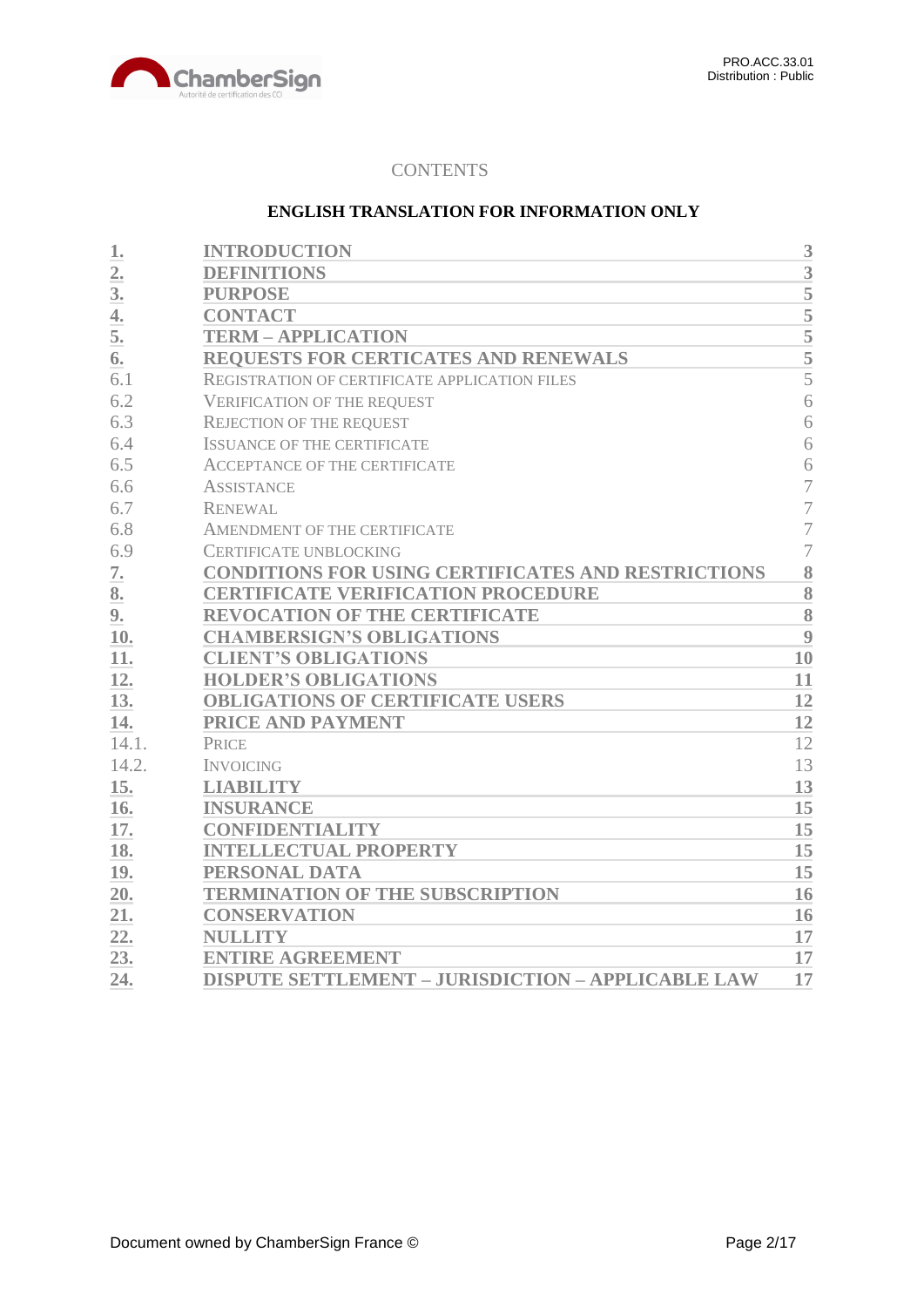

# <span id="page-2-0"></span>**1. INTRODUCTION**

1. ChamberSign France provides its Client and its legal representative, the Holder and the Certificate User with certification services.

2. Any use of the services offered implies the consultation and unreserved acceptance of these General Terms.

3. The Client, its Legal Representative, the Holder and the Certificate User acknowledge that they have read, understood and approved these General Terms and the CP of the Audacio Identity \*\* Certificate of ChamberSign France CA 1.2.250.1.96.1.7.2.2.1, accept their content in full and acknowledge that they are bound by all of their provisions.

4. The Client, its Legal Representative, the Holder and the Certificate User acknowledge that they have the necessary skills and means for using the Certificates.

5. The Client, its Legal Representative, the Holder and the Certificate User acknowledge that they are aware of the type, purpose and terms of using the Certificates and have claimed and obtained the information required for using the Certificates in full knowledge of the facts.

# <span id="page-2-1"></span>**2. DEFINITIONS**

6. The terms defined below shall have the following meanings between the parties:

- "User Application": means the application services using Certificates issued by ChamberSign France for purposes of authentication of the Holder;

- "Authentication": means the process which purpose is to verify the identity claimed by a person or a machine (hereinafter an "Entity")

- "Certification Authority" or "CA": means "ChamberSign France" the legal entity which, within an electronic certification service provider (CSP), is in charge, in the name and under the latter's liability, of applying a Certification policy and has the capacity to issue electronic Certificates in relation to this Certification policy. "ChamberSign France" is a Certification Authority qualified in article 7 of decree no. 2001-272 of  $30<sup>th</sup>$  March 2001 taken as application of article 1316-4 of the French Civil Code and regarding electronic signatures;

- "Delegated Certification Authority" or "AED": means one of the components of the IGC, approved by the CA, intervening to register Certificate requests, during the realisation of the one on one interview with the Holder and the delivery of the key physical medium;

**-** "Key Pair": means the couple of keys made up of one Public Key and one Private Key, generated in relation to a PKI-type of infrastructure (technical solutions based on Public-key cryptography);

**-** "Registration Office" or "RO": means one of the components of the IGC, approved by CA, intervening to check the identification information of the future Holder of a Certificate as well as other specific attributes, before transferring the corresponding request to the appropriate KMI department;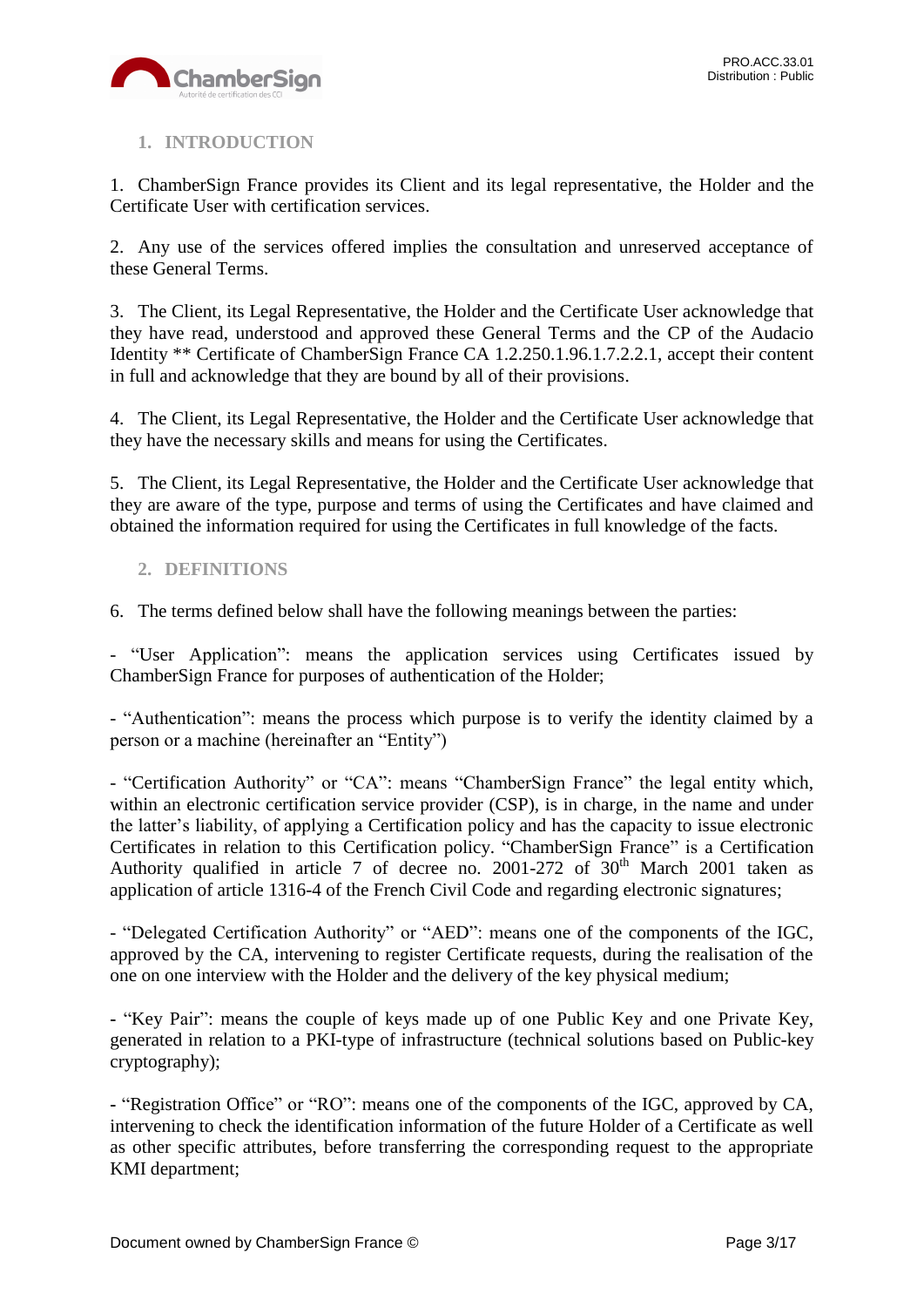

- "Certificate": means the electronic file certifying that a key pair belongs to the Holder or to the material element or software identified in the Certificate. The Certificate is signed by the Certification Authority;

- "Private Key": means a mathematical algorithm the Holder has to retain secretly;

- "Public Key": means a mathematical key disclosed and used to check a data received signature;

- "Client" means the Entity contracting with ChamberSign France to obtain a Certificate Audacio Identity \*\*. Any obligation binding the Client shall also bind its Legal Representative, the Certification Representative and the Holder;

- "Compromise": means the disclosure or suspected disclosure or loss of confidential information as a result of infringing a security measure and leading to a possible loss in confidentiality and/or integrity of the data in question;

- "General Terms of Use" or "GTU": means the General Terms of Use herein.

**-** "Confidential Data": means together the Certificate Private Key, the withdrawal code and the activation code of the Private Key, which are the holder's strictly personal data which should absolutely be kept secret;

- "Entity": means the administrative authority or company defined broadly, i.e. also privatelaw legal entities such as associations;

- "Key Management Infrastructure" or "KMI": means the series of components, functions and processes devoted to managing cryptographic keys and their certificates used by trustworthy services;

- "LAR": means the list of Certification Authority revoked Certificates;

- "CRL": means the certificate revocation list;

- "Certification Representative": means the person designated by the Client's Legal Representative to gather the documents necessary for the Certification requests, to realise the one on one interview with the Holders et to execute Certificate Revocation requests.

- "OID": means the object identifier identifying the Certification Authority's Certification Policy;

**-** "Certification Policy" or "CP": means the series of rules and exigencies, identified by a name (OID), defining the standards with which ChamberSign France complies in relation to these terms and indicating the applicability of a Certificate to a particular community and/or to a class of applications with shared security standards;

- "Holder" : means the physical person identified in the Certificate as holder of the Private Key corresponding to the Public Key within this Certificate;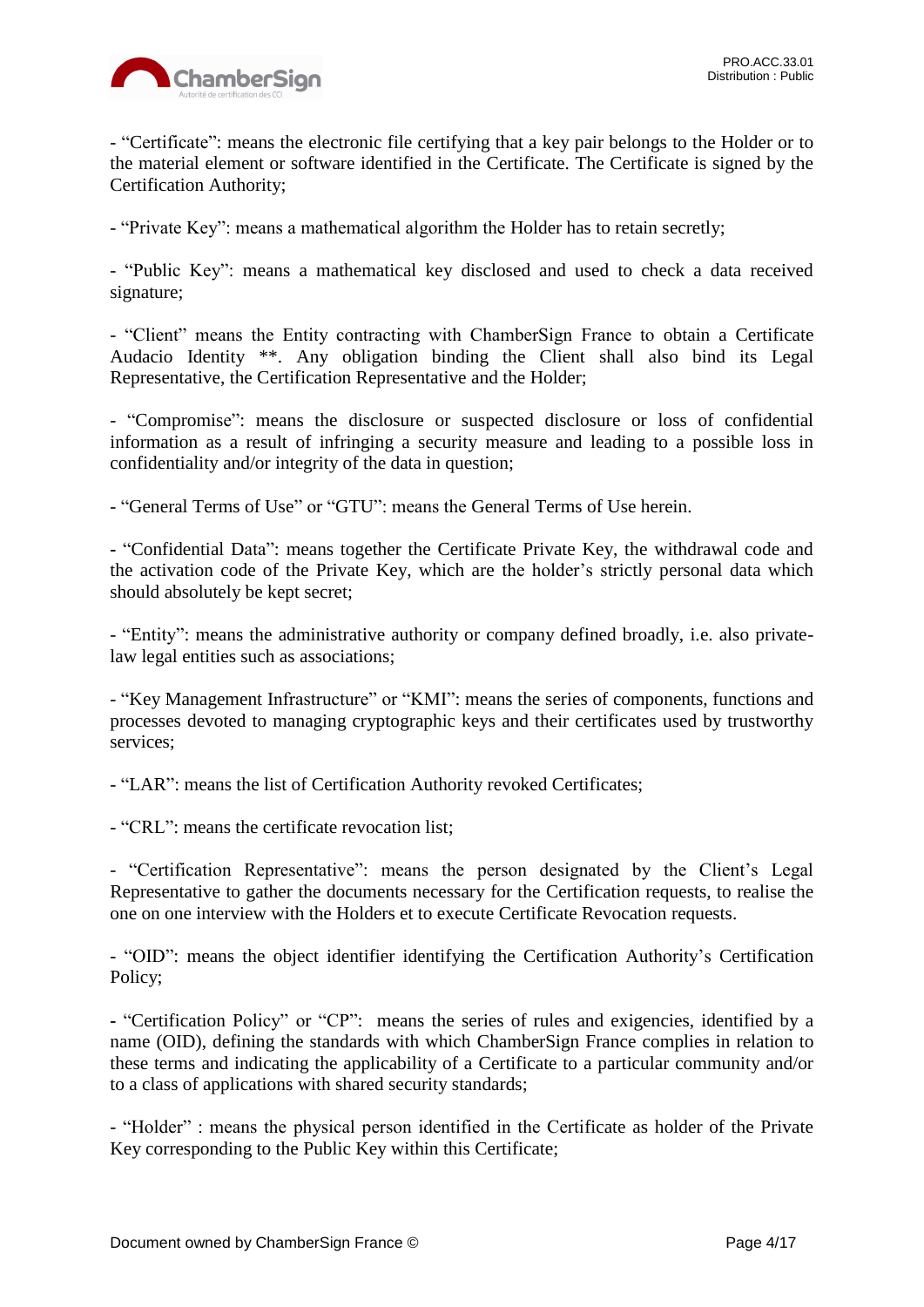

- "Legal Representative": means the Client's legal representative

**-** "Revocation": means the action which aims at ceasing the validity of the certificate which has been revoked is recorded on the CRL;

**-** "Electronic Signature": means the use of a reliable identification process guaranteeing its relation with the deed to which it is attached, in accordance with applicable legislation;

- "Certificate User": means the entity or private individual receiving a Certificate and who relies on it for checking an authentication value from the Holder;

<span id="page-4-0"></span>**3. PURPOSE**

7. These GTU aim at defining the terms under which the Client can use the Certificates provided by ChamberSign France as Certification Authority in accordance with it Certification Policy.

<span id="page-4-1"></span>**4. CONTACT**

8. Any request can be addressed to ChamberSign France – 46, avenue de la Grande Armée – 75858 PARIS Cedex 17.

<span id="page-4-2"></span>**5. TERM – APPLICATION**

9. These GTU are binding on the Client, as from their signature and, in the absence of signature, as from the first use of the Certificate, which imply full and complete acceptance of the GTU. The Client vouches for these GTU being respected by the Certificate User.

10. The GTU are concluded and shall remain binding throughout the whole lifetime of the Certificate, a three years long period renewable once, without prejudice to any updates and changes to them that ChamberSign France commits to transmit to the Client.

11. Any use of the Certificate after the amendments or updates of the GTU implies full and complete acceptance of the new GTU by the Client.

<span id="page-4-3"></span>**6. REQUESTS FOR CERTICATES AND RENEWALS**

<span id="page-4-4"></span>**6.1 REGISTRATION OF CERTIFICATE APPLICATION FILES**

12. The Holder, the Legal Representative of the Client as well as the Certification Representative may make a Certificate request by completing the Certificate request form on the ChamberSign France website: [www.chambersign.fr.](http://www.chambersign.fr/)

13. The supporting documents to be enclosed when making an initial Certificate request are specified in the subscription form.

14. The Client must send the required supporting documents by post, or present them directly to the RO.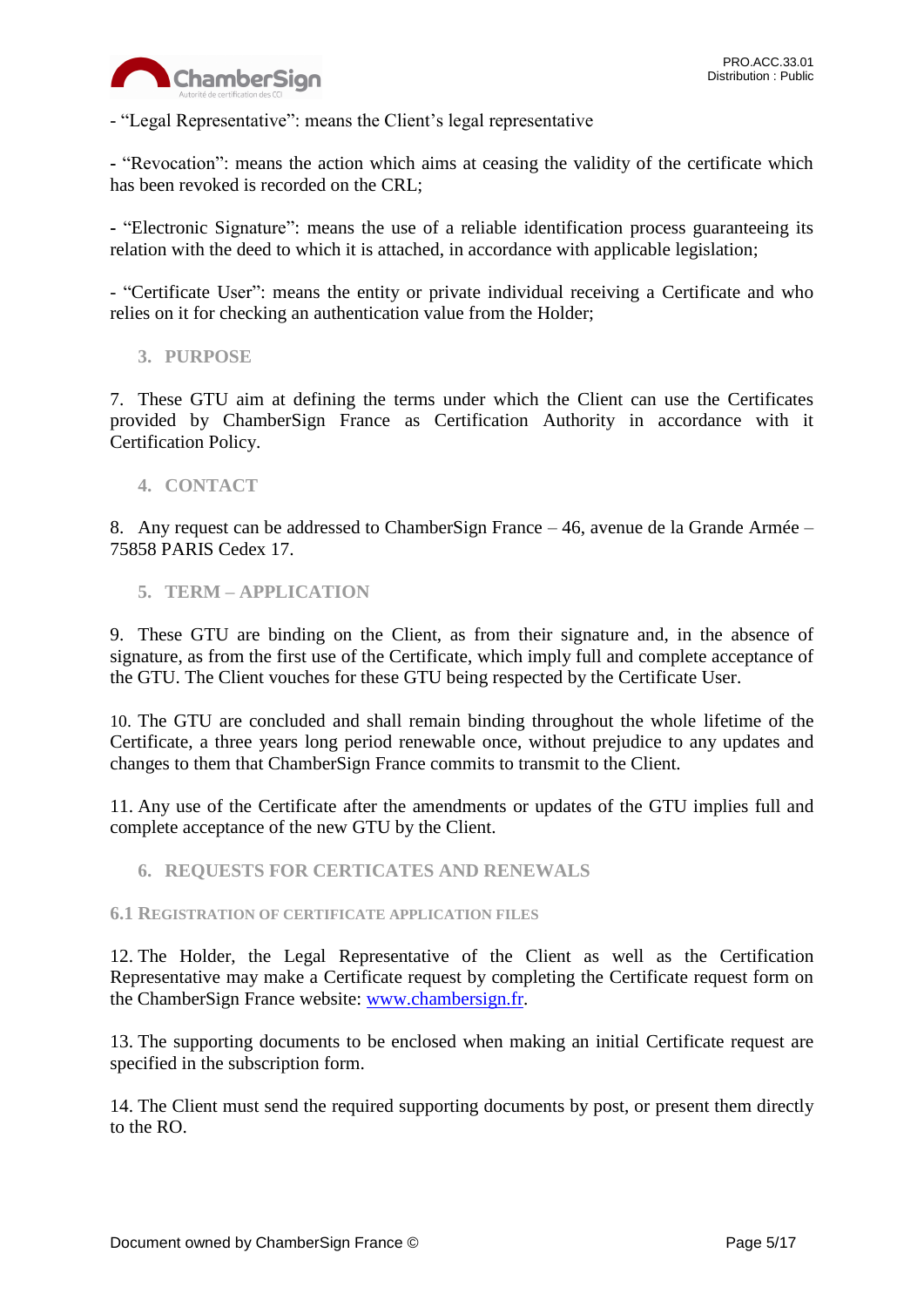

<span id="page-5-0"></span>**6.2 VERIFICATION OF THE REQUEST**

# 15. The RO performs the following operations:

- checks and confirms the identity of the future Holder;
- checks the coherency of the supporting documents presented;
- ensures that the future Holder is aware of the terms applicable for using the Certificate and of the GTU.

### <span id="page-5-1"></span>**6.3 REJECTION OF THE REQUEST**

16. In the case of missing documents and after a reminder regarding the supply of these documents, the RO reserves the right to reject the certificate request.

17. It informs the Holder, the Certification Representative or the Legal Representative of the Client.

#### <span id="page-5-2"></span>**6.4 ISSUANCE OF THE CERTIFICATE**

18. After Authentication of the origin and verification of the integrity of the request sent by the RO, ChamberSign France generates the Certificate, the Holder's Key Pair, his/her authentication mechanism, the activation codes and every element needed to a proper functioning of the Certificate.

19. Each certificate request is subject to a one-on-one meeting of the Holder with an RO, an agent of AED, a ChamberSign France representative or the Certification Representative.

20. The availability of the Certificates issued by ChamberSign France after the registration process gives rise to the issue of an availability notice via email sent to the Holder who should follow the instructions set out in the said message in order to withdraw them.

21. The Audacio Certificate Identity \*\* Certificates are generated on Gemalto MultiApp ID IAS ECC physical mediums.

22. , The physical media and ChamberSign France Certificates are collected from the RO, the AED, the Certification Representative or a ChamberSign France representative, within two months from receipt of the message informing the Holder of the availability of the Certificates

23. ChamberSign France reserves the right to abandon the Certificate issuance process if the Holder has not come forward to collect his/her Certificate 2 months after the said message.

## <span id="page-5-3"></span>**6.5 ACCEPTANCE OF THE CERTIFICATE**

24. Following its withdrawal, the Holder must test his/her Certificate by using the service provided for this purpose on the ChamberSign France website.

25. The Holder is required to inform ChamberSign France of any inaccuracy or fault in the Certificate within seven business days following the collection of the Certificate, in order for the latter to be revoked and a new one provided.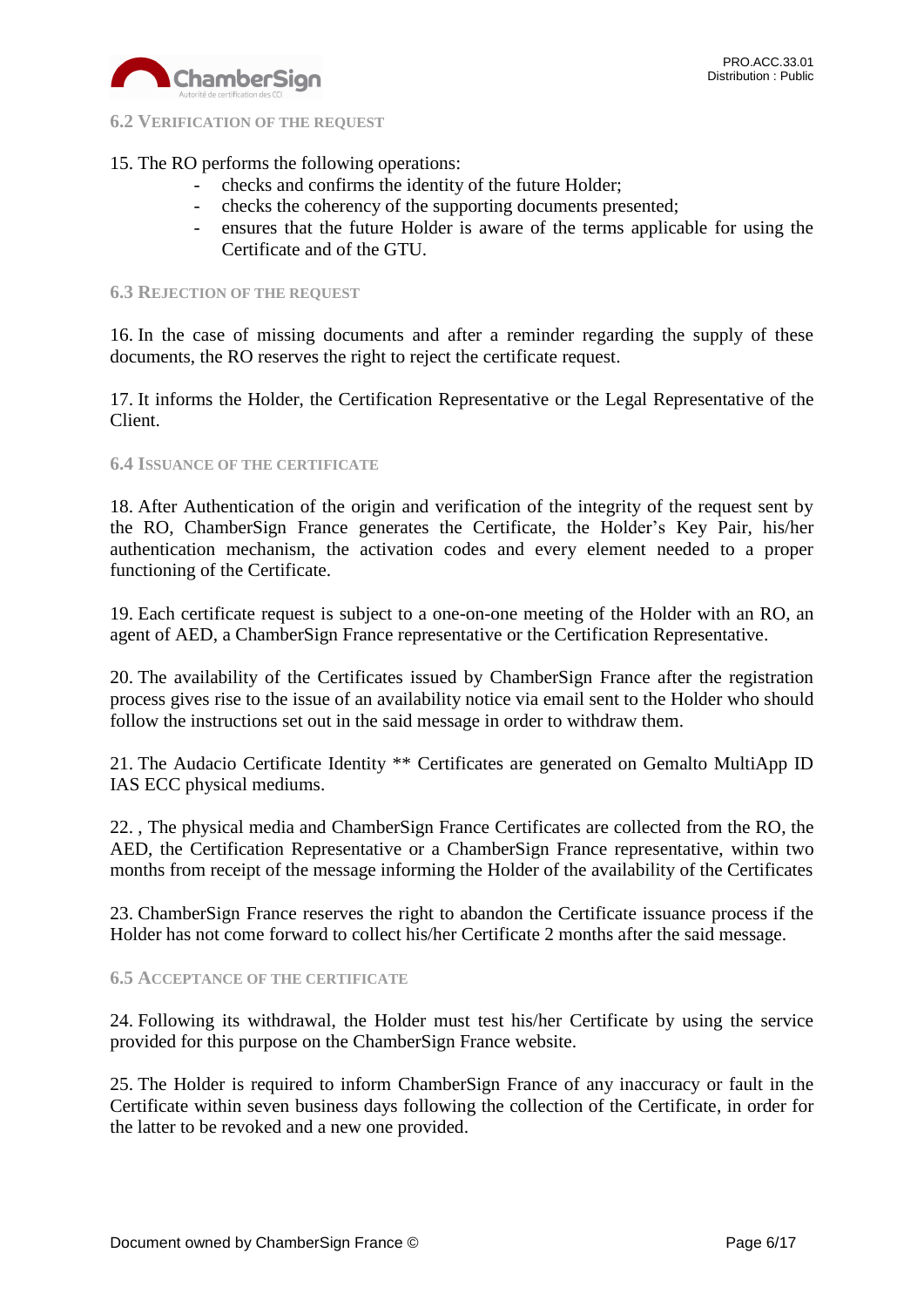

26. After the expiration of the aforementioned period, the holder deemed to have tested and accepted his/her certificate from its first use.

## <span id="page-6-0"></span>**6.6 ASSISTANCE**

27. In order to assist the Holder, technical instructions on using the Certificate are delivered to him/her during the one-on-one meeting and a telephone assistance or hot line is available on 08 92 23 02 52 (0.34 Euros incl. taxes per minute in Metropolitan France only) from 9a.m. to noon and from 2p.m. to 5p.m., on business days.

28. A tutorial and a FAQ section are available on the ChamberSign France website at the following address: [http://www.chambersign.fr.](http://www.chambersign.fr/)

#### <span id="page-6-1"></span>**6.7 RENEWAL**

29. The renewal of an expired Certificate necessitates that all supporting documents that are no longer valid or that have been modified shall be provided again according to the subscription form. All Holders are warned by email of the upcoming expiry of their Certificate. If he wishes to renew it, the Holder sends a renewal requests on the ChamberSign France website before the expiration date.

30. The renewal of a Certificate implies the renewal of the corresponding Key Pair and the modification of the validity dates but not of the other information, which shall remain identical to the previous Certificate.

31. In case of disqualification of the physical medium of the Certificate during its initial validity period, notably due to a change of CP or of regulations, the renewal of the Certificate shall not be possible. In this case, a new Certificate request will have to be made.

#### <span id="page-6-2"></span>**6.8 AMENDMENT OF THE CERTIFICATE**

32. The amendment of a Certificate corresponds to changes in information without changing the Public Key**. ChamberSign France does not make any amendment to a Certificate.**

33. In the case of a change in the information contained in the Certificate, the Certificate will be revoked and a new Certificate request must be made, in accordance with the terms and conditions set out in the GTU.

#### <span id="page-6-3"></span>**6.9 CERTIFICATE UNBLOCKING**

34. If the Certificate is blocked, notably consequently to a PIN code error, any unblocking shall be performed by ChamberSign France.

35. Any unblocking request shall be preceded by the necessary Java software installation on the Holder's computer.

36. Any unblocking attempt directly performed by the Holder or the Client, through the device driver, may cause a malfunction of the physical medium at the expense of the client.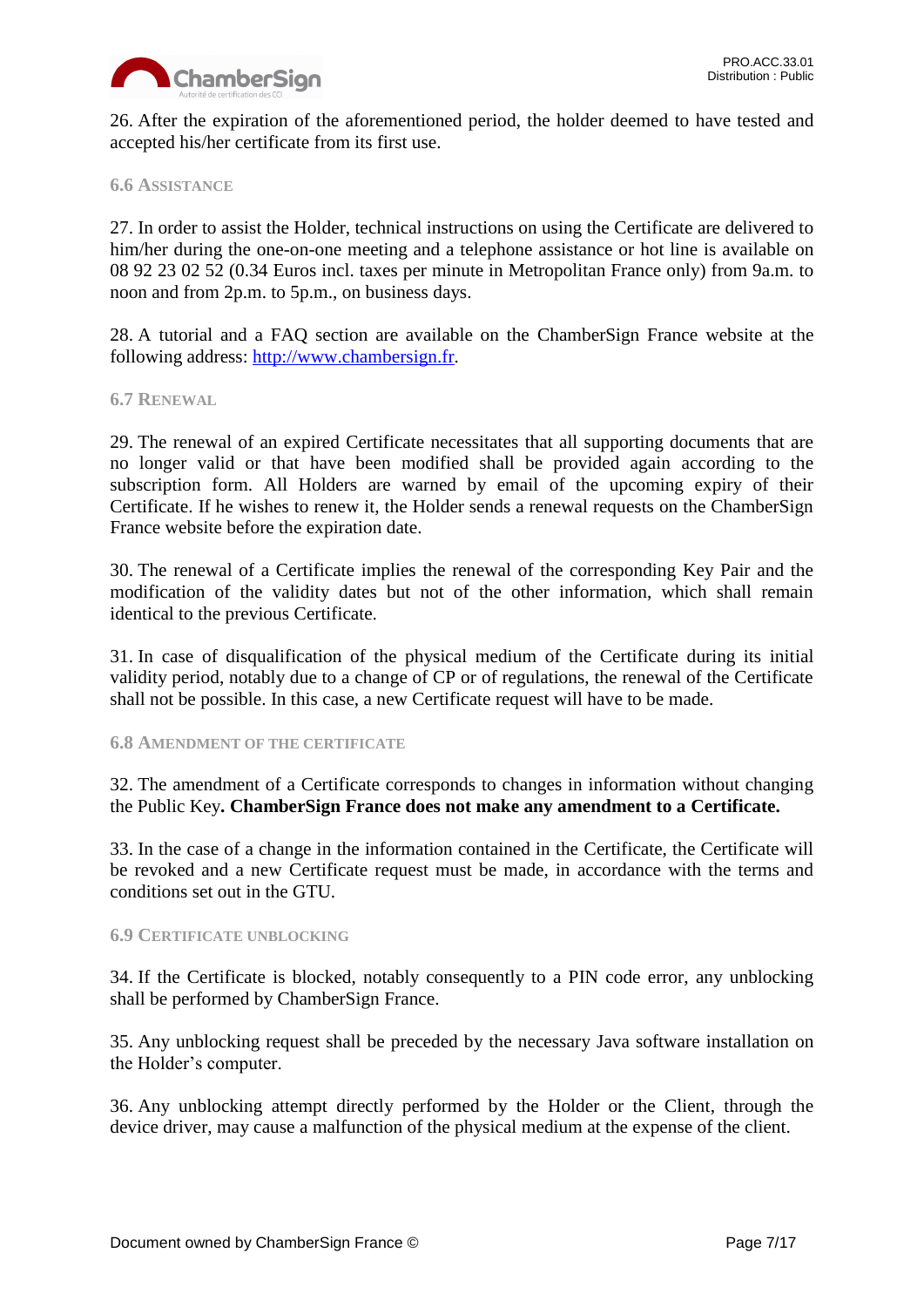

# <span id="page-7-0"></span>**7. CONDITIONS FOR USING CERTIFICATES AND RESTRICTIONS**

37. The use of the Holder's Private Key and of the Certificate must remain strictly limited to Authentication and electronic signature services.

38. The Certificates must not be used for personal purposes.

# <span id="page-7-1"></span>**8. CERTIFICATE VERIFICATION PROCEDURE**

39. ChamberSign France undertakes to provide, 24h/24 a consultancy service on its [www.chambersign.fr](http://www.chambersign.fr/) website enabling to check the validity of the Certificates it has issued.

40. The information made available by ChamberSign to the Certificate User will enable the latter to check and validate the status of a Certificate and of all of the corresponding Certification chain.

# <span id="page-7-2"></span>**9. REVOCATION OF THE CERTIFICATE**

41. A certificate may be revoked by ChamberSign for the following reasons:

- amendment in information contained in the Certificate;
- inaccurate information provided in the registration file;
- lack of payment of the price of the Certificate by the Client;
- possible or proved compromise of the Holder's Private Key;
- malfunction of the physical medium or its associated device driver;
- lack of respect by the Holder of the rules for using the Certificate;
- lack of respect by the Holder and/or the Client of ChamberSign France's CP obligations;
- performance of fraudulent operations;
- termination of the subscription;
- request for revocation of the Certificate by the Client;
- end of the Holder's office or employment with the Client, for whatever reason : death, resignation, etc;
- Theft or loss of the Certificate's physical medium;
- cessation of the Client's activity.

42. Request to revoke the Certificate may be made at any time by registered letter with confirmation of receipt sent to the RO, or online from the following website: [www.chambersign.fr.](http://www.chambersign.fr/)

43. The revocation request may be made by the following persons:

- The Legal Representative of the Client;
- the Holder;
- the Certification Representative
- ChamberSign France.

44. In case of a theft or loss or the physical medium and when several Certificates are stored on the same medium by the Holder, the Holder's revocation request shall include all of these Certificates.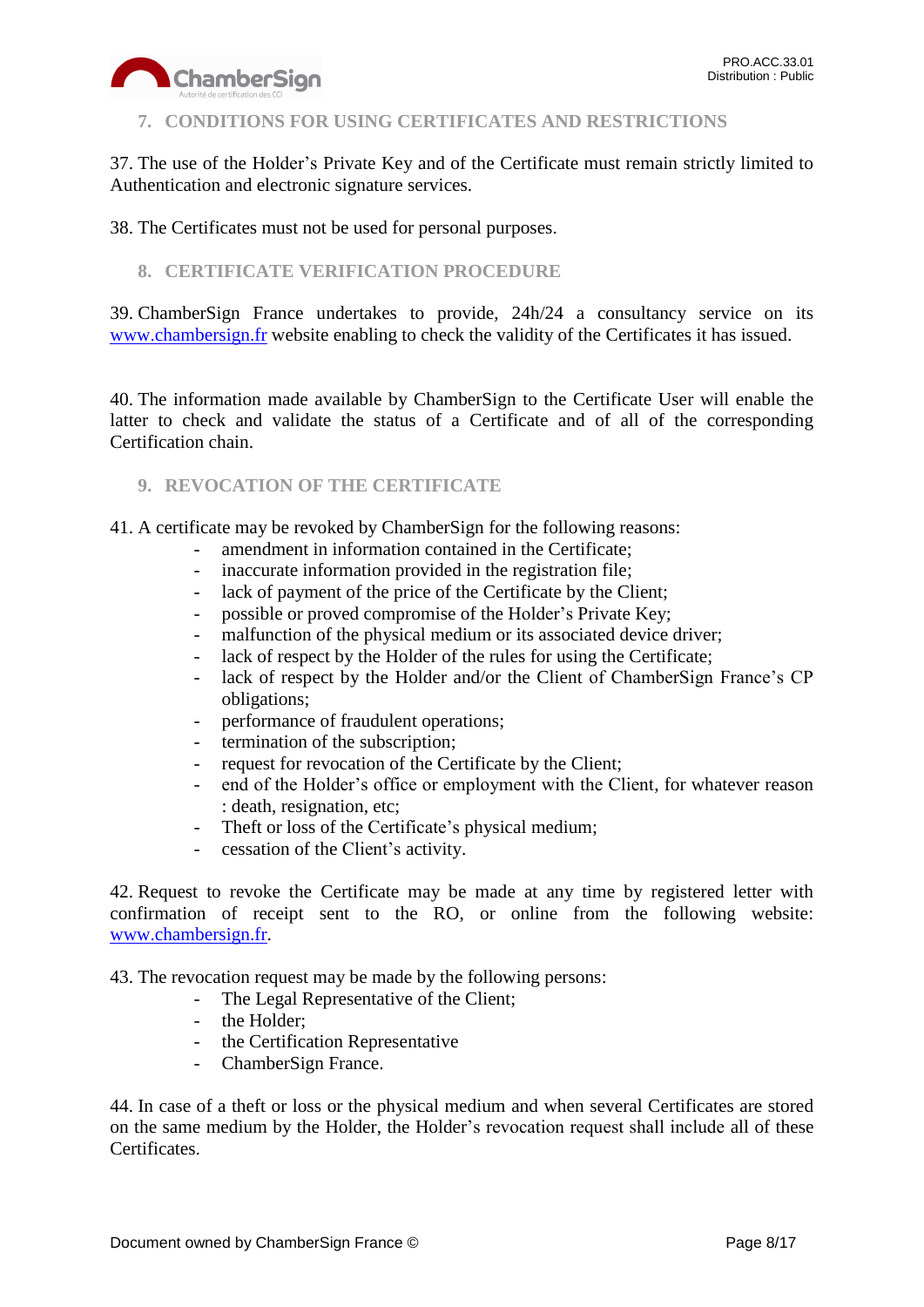

45. The revocation request shall undergo a verification procedure regarding the person making the request and their authority in relation to the Certificate.

46. The Holder receives confirmation of this revocation, by email.

47. The Holder acknowledges and accepts that he will bear all responsibility for any use of the Certificate after having become aware of the occurrence of any of the above-mentioned events, without prejudice to any legal action for liability that ChamberSign France reserves the right to instigate against the Holder.

<span id="page-8-0"></span>**10. CHAMBERSIGN'S OBLIGATIONS**

48. ChamberSign France allocates an OID to its CP which is included in the corresponding Certificates that it undertakes to have evolved in the case of evolution in its CP.

49. It undertakes to ensure the control by the RO of the identification of the Holder, the Legal Representative and, if applicable, the Certification Representative wishing to obtain a signature Certificate.

50. ChamberSign France undertakes to perform the certification services in accordance with the terms and conditions and subject to the restrictions of these GTU.

51. ChamberSign France undertakes to show the User of its Certificates, upon his request, that it has issued a Certificate for a given Holder and that this Holder has accepted the Certificate.

52. It undertakes to endeavour to create and issue Certificates that contain information deemed as accurate.

53. For this, ChamberSign France undertakes to ensure that the Certificate application file is complete, and that the documents provided apparently comply.

54. It undertakes to ensure that the Certificate is delivered to the Holder within a period of 48 hours as from receipt of a full file by the RO.

55. It undertakes to establish, by issuing a Certificate, a link between the identity of a person and the information contained in the said Certificate.

56. Should the Client's Legal Representative use the services of an assignee, the RO undertakes to inspect the assignee's identity and to check the existence of an authorisation signed between the Client's Legal Representative and the assignee.

57. The assignee shall be responsible for the validity of the mandate granted by the Client or its Legal Representative and undertakes to give the RO a sworn declaration to that effect.

58. ChamberSign France takes all reasonable steps to ensure that the Holders are aware of their rights and obligations regarding the use and management of the keys, the Certificates and the equipment and software used for the purpose of the KMI.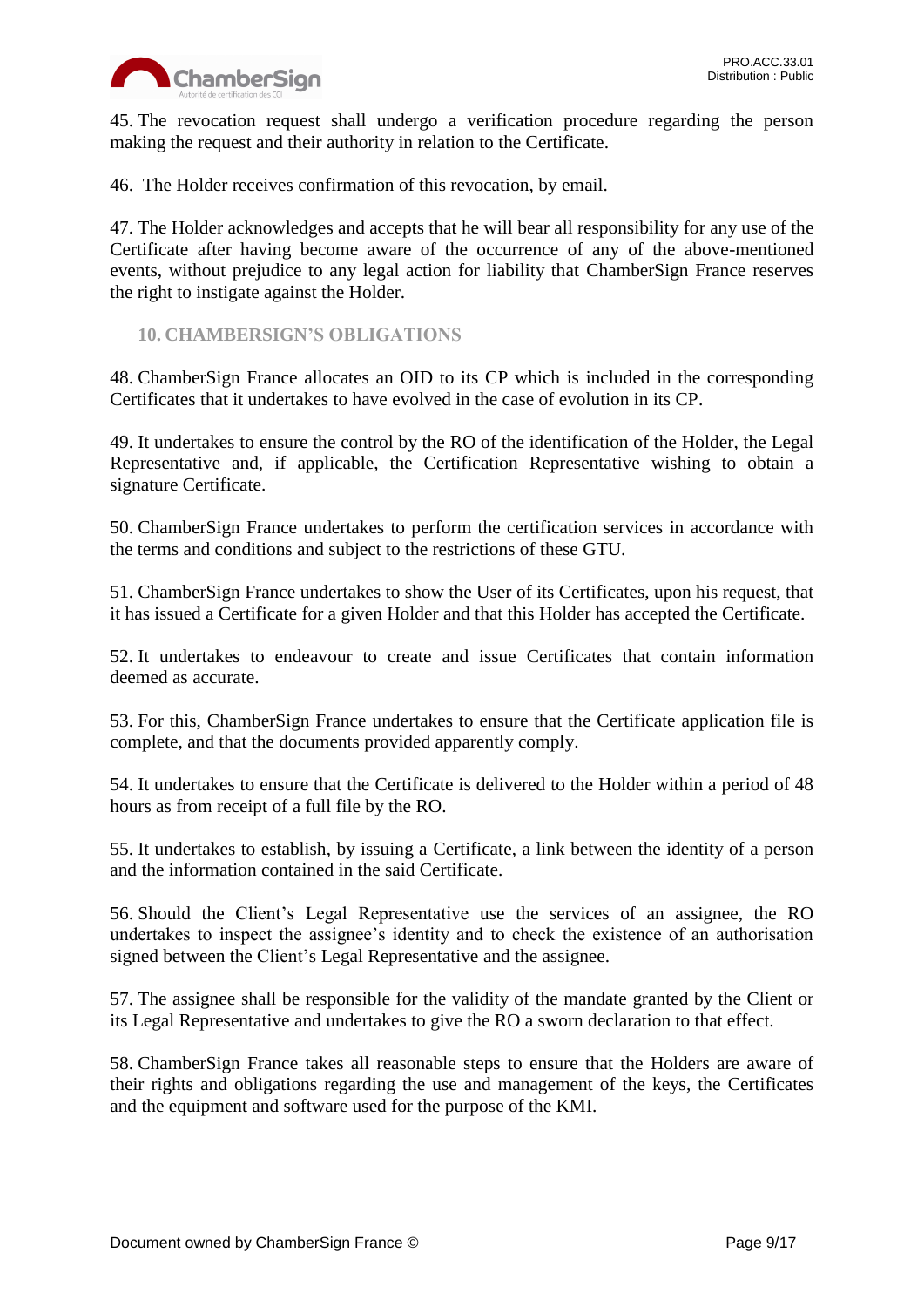

59. ChamberSign France takes all necessary measures in order to cover its liability related to its operations and/or activities and possesses the financial stability and resources required for working in compliance with the CP.

60. ChamberSign France has a general obligation of surveillance as regards the security and integrity of the Certificates issued by it or one of its components.

61. ChamberSign France undertakes to ensure the proper functioning of the Certificates that it issues.

# <span id="page-9-0"></span>**11. CLIENT'S OBLIGATIONS**

62. The Client and its Legal Representative undertake to respect the provisions of the GTU.

63. The Client and its Legal Representative are liable for managing the Certificates issued to their employees, assignees or agents in the scope of the subscription contract, and vouch that every Certificate Holder shall comply with the provisions of the GTU and that no fraud or failure will be committed. In this respect, the Client and its Legal Representative notably ensure that the Holder shall:

- Not make any personal use of the Certificates;
- Not communicate information relative to the creation or modification of the Certificate during the lifetime of the Certificate;
- Respect the revocation procedure as set forth in article 8;
- Keep secret and in a secure manner the confidential data and the Certificate physical medium.

64. The Client and its Legal Representative undertake to provide all useful, accurate and updated information for creating and managing the certificates.

65. The Client and its Legal Representative undertake to inform the related RO with any amendments regarding the information contained in the Certificate, by letter with the supporting documents required, within 30 days from their occurrence. Otherwise, ChamberSign France reserves the right, once the period has passed, to revoke the Certificate (or rescind the subscription).

66. The Client and its Legal Representative vouch for the accuracy of the information provided and the comprehensiveness of the supporting documents required for the registration of the Certificate.

67. The Client and its Legal Representative acknowledge and accept that the information provided in this respect is kept and used by ChamberSign France in order to manage the Certificates in accordance with the conditions stipulated by law and in particular those regarding the protection of personal data.

68. The Client and its Legal Representative acknowledge being informed of the installation condition of the ChamberSign France Certificates. In particular, the Certificate is the subject of a tutorial available on the ChamberSign France website.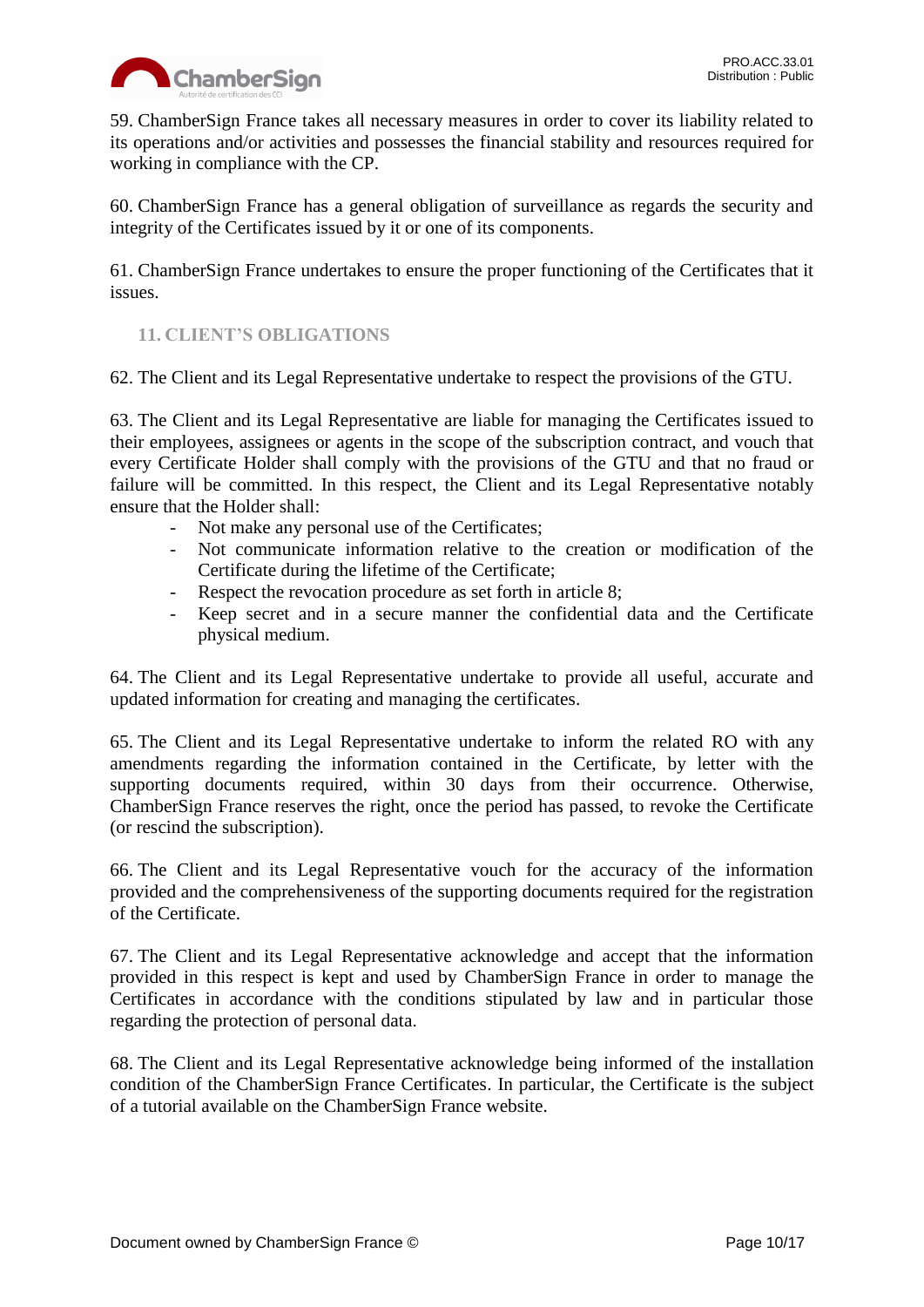

69. The Client and its Legal Representative shall choose equipment and software providing the necessary security for the installation and protection of the Certificates and material support.

<span id="page-10-0"></span>**12. HOLDER'S OBLIGATIONS**

70. The Holder commits to give any necessary, accurate and updated information for the creation and managing of Certificates for their duration.

71. The Holder vouches the accuracy of the given information and of the comprehensiveness of the supporting documents required for the registration of the Certificate.

72. He acknowledges and accepts that the information provided in this respect is kept and used by ChamberSign France in order to manage the Certificates in accordance with the conditions stipulated by law and in particular those regarding the protection of personal data.

73. The Holder informs ChamberSign France of any amendment regarding the information contained in his/her Certificate. In the case of a lack of prior information from the Holder to ChamberSign France, ChamberSign France's liability may not be engaged in case of discrepancies between the information and reality.

74. ChamberSign France reserves the possibility to perform random checks regarding the accuracy of the information contained in the Certificate.

75. The Holder commits to inform the related RO with any amendments regarding the information contained in the Certificate, by letter with the supporting documents required, within a period of 30 days as from their occurrence. Otherwise, ChamberSign France reserves the right, once the period has passed, to revoke the Certificate.

76. The Holder acknowledges that he/she has been informed of the conditions of installing the Certificates and of the tutorial available on the ChamberSign France website.

77. The Holder chooses equipment and software providing security in keeping with his/her needs for the installation and protection of the Certificates and physical media.

78. The Holder undertakes to respect the authorised uses of the Key Pairs and Certificates.

79. The Holder protects his/her Private Key by means that are adapted to his/her surroundings. He notably commits to not communicate his PIN code or his security questions' answers to a third party.

80. The Holder protects his/her activation data and, if need be, implements it.

81. The Holder protects the access to his/her Certificates base.

82. The Holder respects the conditions of using his/her Private Key and the corresponding Certificate.

83. The Holder must make, immediately, a revocation request of his/her Certificate in the case of compromise or suspected compromise of his/her private key (or his activation data).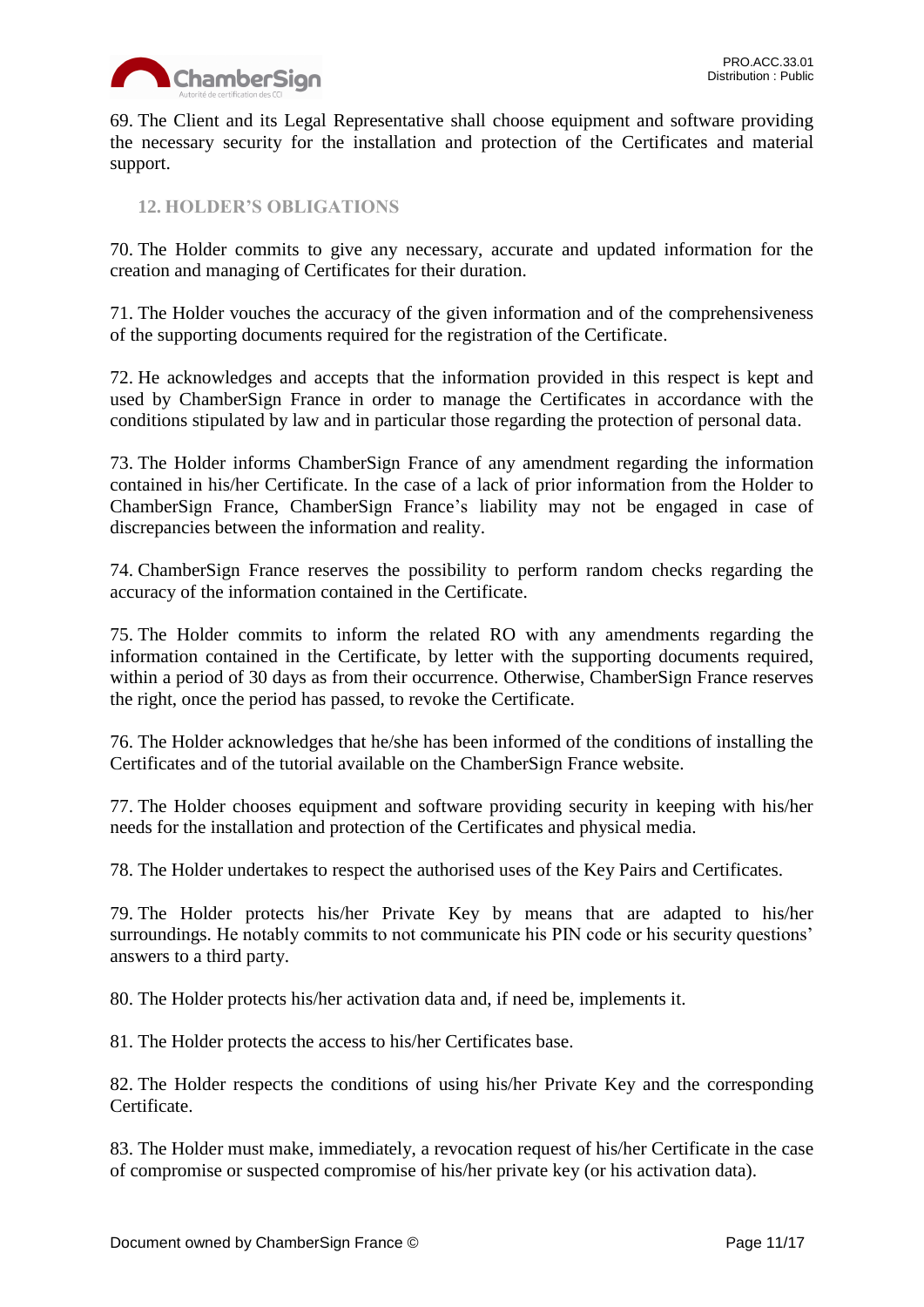

84. The Holder undertakes not to deliver the Certificate attributed to him/her or the protection codes of this Certificate.

85. The Holder is informed that the personal identity information may be used as elements of authentication during the revocation request.

<span id="page-11-0"></span>**13. OBLIGATIONS OF CERTIFICATE USERS**

86. The Certificate users undertake to respect these GTU.

87. The certificate users check and respect the purpose for which a certificate has been issued.

88. The Certificate users check that the Certificate issued by ChamberSign France is referenced at the security level and for the level of trust required by the application.

89. For each of the Certificates of the certification chain, from the holder's Certificate to the root certification authority, the users check the status of the certificate and in particular the digital signature of ChamberSign France, issuer of the certificate in question, and inspect the validity of this certificate.

90. The Certificate users check and respect the obligations of the Certificate users set forth in the applicable CP.

## <span id="page-11-1"></span>**14. PRICE AND PAYMENT**

## <span id="page-11-2"></span>**14.1. PRICE**

91. The price of the Certificates is assessed in accordance with the pricing conditions issued by ChamberSign France.

- 92. The following settlement means are accepted:
	- Cash card;
	- Bank transfer;
	- Order for payment;
	- Cheque.

93. No discount is granted in the case of early settlement.

- 94. ChamberSign France reserves will invoice bank fees to the Holder should the latter issue a bad cheque, along with any costs incurred due to a payment error by the Holder, or in case of a double payment
- 95. The price of the Certificate is settled on the date of the one-on-one meeting if the payment spread has been chosen during the purchase.
- 96. As an exception to the above, the Client may request, on its Certificate request, to benefit from a payment by yearly instalment. In this case, the annual subscription fee is due at the Certificate anniversary date, as set forth in the subscription invoices, unless the Certificate has been revoked by the Client or the Holder before this date.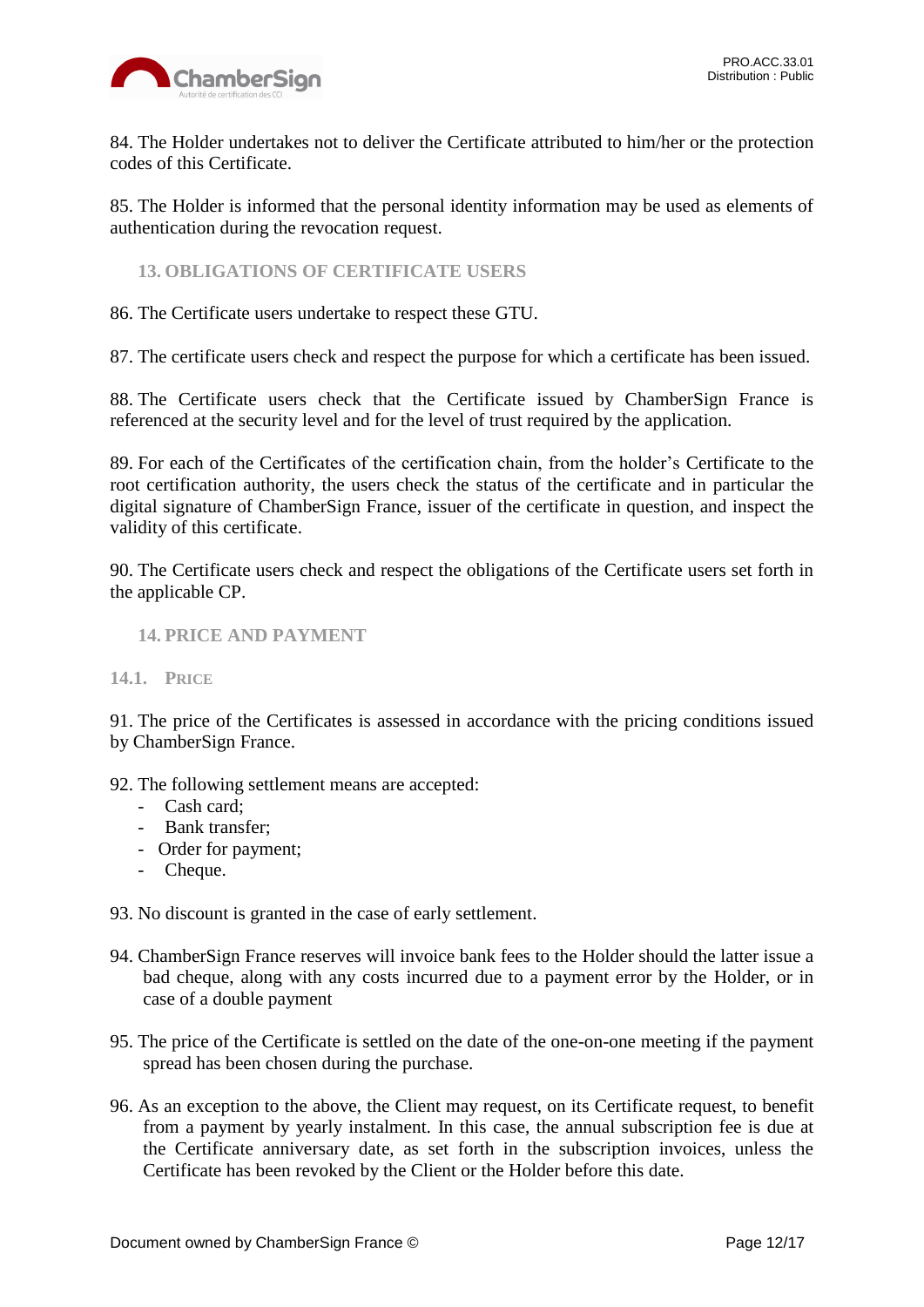

- 97. Payments are due on their due date even if the invoices issued by ChamberSign France do not mention a purchase order number or any other specific mention requested by the Client.
- 98. The Client acknowledges that the price of the Certificate is fully owed notwithstanding the Certificate early revocation, for whatever cause and even when the payment is made in instalments. The Client may consequently be obligated by way of court proceedings or by a judicial officer (bailiff) to pay any remaining amount.
- 99. In the case of lack of settlement within the required period, an indemnity shall be owed, in accordance with article L 441-6 of the Code de Commerce, calculated on the basis of the interest rate applied by the European Central Bank to its most recent refinancing operation, increased by 10 percentage points, as well as a fixed indemnity for recovery costs of 40  $\epsilon$ .
- 100.These penalties will be applicable as from the day following the date stipulated for the settlement of the invoice and shall be payable without any reminder being required.
- 101.In the case of lack of settlement, the Certificate will be rightfully revoked without entitling any party to compensation or replacements.

# <span id="page-12-0"></span>**14.2. INVOICING**

- 102.Original invoices are issued by ChamberSign France under electronic form and sent by email to the Holder or to any email address indicated to this purpose by the Holder during the Certificate request. The Holder and the Client commits to inform ChamberSign France of any email address modification.
- 103.No request to obtain a paper invoice will be honoured.
- 104.An invoice is issued for each individual Certificate, even when the Client has several Certificates. The issuance of a global invoice on the Client request will generate an extra cost of 40  $\epsilon$  exclusive of taxes plus 5  $\epsilon$  exclusive of taxes per Certificate (cancellation cost per each invoice).
- 105.The Client's registered name and address indicated on the Certificate request will be used to issue invoices. No changes to this information may be made on the invoices or on the Certificate. In the case of a change of the information in the Certificate, the Certificate will have to be revoked and a new Certificate request done, under the GTU conditions.

# <span id="page-12-1"></span>**15. LIABILITY**

- 106.ChamberSign France is liable for the compliance of its Certification Policy with the requirements issued by the Standard-CP.
- 107.ChamberSign France bears the cost of any damaging consequences as a result of failure by it or one of its components to respect its Certification Policy.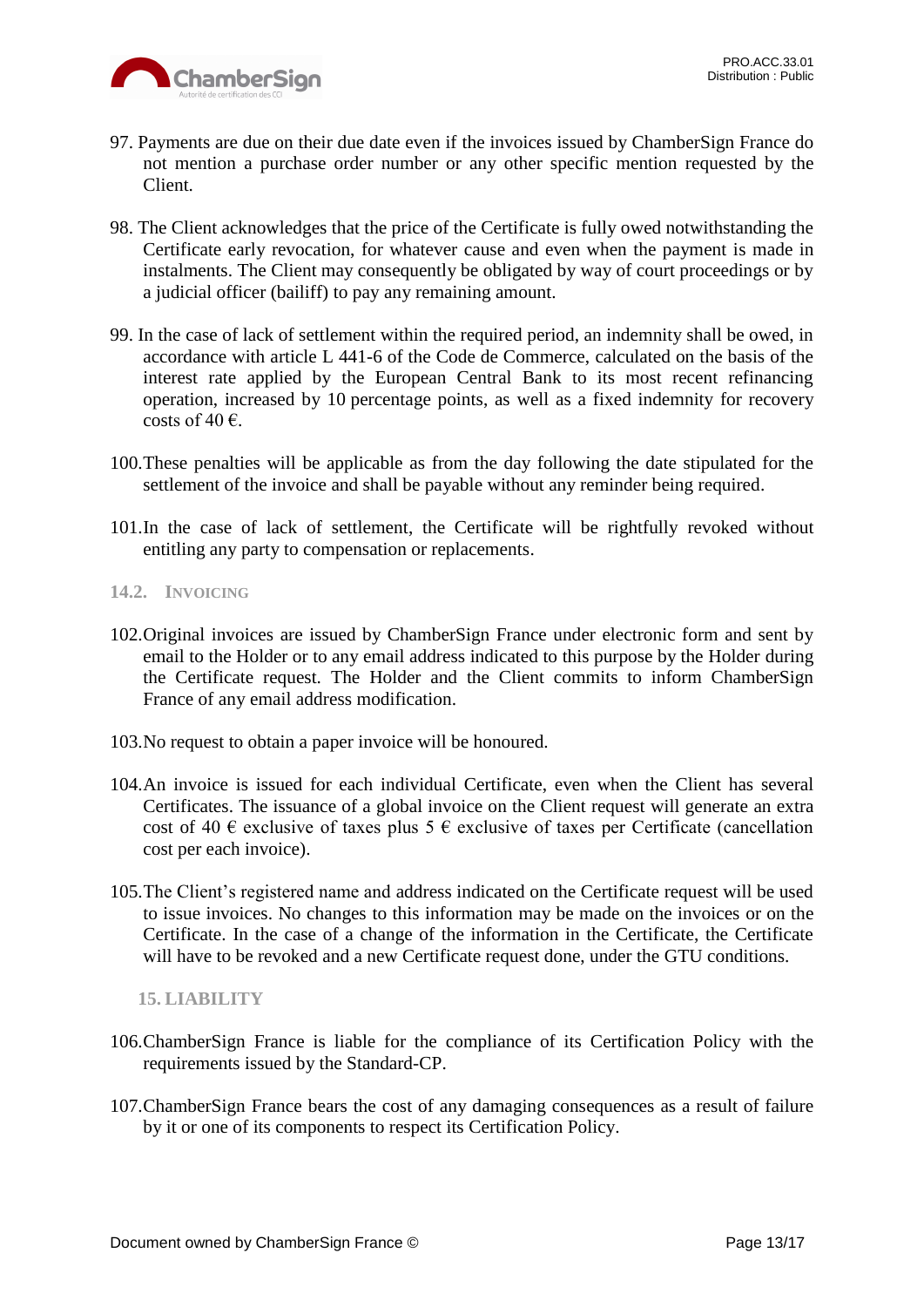

- 108.ChamberSign France acknowledges that its liability is incurred in the case of fault or negligence, by itself or one of its components, of any kind and seriousness whatsoever, which may lead to Holders' personal data being read, altered or misused for fraudulent purposes, whether this data is contained or in transit in the ChamberSign France Certificate management applications.
- 109.It is responsible for maintaining the level of security of the technical infrastructure that it uses for providing its services.
- 110.ChamberSign France may not be held liable for the prejudice caused by a use of the Certificate that exceeds the limits of the authorised use.
- 111.ChamberSign France's liability may not be incurred in the case of inaccurate information due to false declarations, false documents or the absence of information on amendments occurring in the situation of the Client, the Holder, or the Legal Representative or the Certification Representative upon creating the Certificate or during its validity period, whether such false declaration, false document or omission is intentional or not.
- 112.ChamberSign France does not make any commitment, or take on any liability as regards the consequences of delays in transmission, alteration, errors or losses of any electronic message, letter or document authenticated.
- 113.ChamberSign France may not be held liable for any content of the messages authenticated using its Certificates, the Client and the Holder being exclusively responsible to third party for the content of such messages.
- 114.Without prejudice to the section entitled "Insurance", ChamberSign France may not, under any circumstances, be held liable for any consequential damage such as, for example, any financial or commercial prejudice, or loss of profits or business, caused by or resulting from the subscription or related to the use of the Certificates issued by ChamberSign France.
- 115.It does not take on any commitment or liability regarding the use of a Certificate that does not comply with these GTU, in particular as regards the inspection procedures on the validity of the Certificate during a transaction.
- 116.Furthermore, ChamberSign France may not be held liable for phenomena related to the normal wear and tear of computing media, and in particular the deterioration of the information held on the said media due to the influence of magnetic fields.
- 117.ChamberSign France may not be held liable for damage related in particular to an interruption or fault in the services and applications of the Certificate User.
- 118.If the Legal Representative has acquired one or several physical media, ChamberSign France is only responsible for their physical issue.
- 119.As a result of the constant evolution of the technology and applicable framework security standards, in the case of a fault of the physical medium or its related device driver, the Client will have to make a revocation request.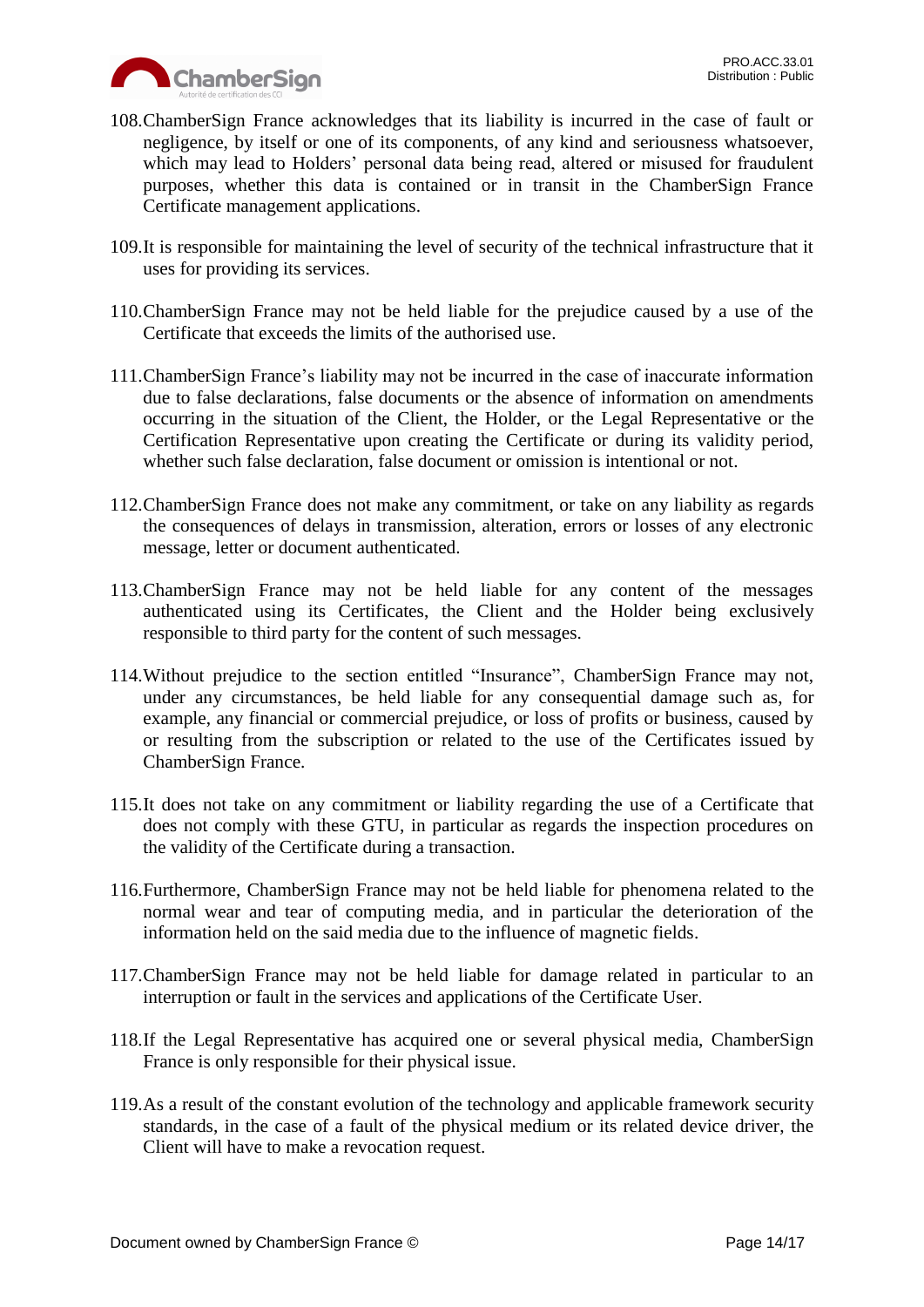

- 120.ChamberSign France may not be held liable for the use of the Private Key of the Holder, who has personal liability for it. Any damage related to the Compromise of the Private Key is borne by the Legal Representative.
- 121.ChamberSign France may not be held liable for any illegal use of the Certificate when the Client, Legal Representative, Certification Representative or Holder have not made a revocation request in accordance with these GTU.

<span id="page-14-0"></span>**16. INSURANCE**

- 122.ChamberSign France has taken out an insurance policy through Gras Savoye, insurance broker, covering the consequences of its professional civil third-party liability, for all physical, material and consequential damage resulting from its activity.
- 123.According to the terms of the insurance policy taken out by ChamberSign France, and in the limits and conditions stipulated in this policy, the Holder may benefit from the replacement of a lost or stolen Certificate.

# <span id="page-14-1"></span>**17. CONFIDENTIALITY**

- 124.All information and all data provided by the parties, in writing or verbally shall be considered as confidential.
- 125.The parties undertake to:
	- treat the confidential information with the same level of protection as they apply to their own confidential information of the same importance;
	- keep the information confidential and ensure that it is not revealed or likely to be revealed either directly or indirectly to any third party;
	- avoid the confidential information being copied, reproduced, and duplicated, in part or in whole, when such copies, reproductions or duplications are not directly related to the performance of these general terms.

<span id="page-14-2"></span>**18. INTELLECTUAL PROPERTY**

- 126.The parties declare and guarantee that they have free disposal of the trademarks, names, corporate names and other distinctive signs to be used in relation to these general terms.
- 127.With the exception of the use of the Certificates as stated in the GTU, the Client and the Holder shall not present or use trademarks, logos, files or any other intellectual property rights belonging to ChamberSign France without its prior, explicit and written authorization.

<span id="page-14-3"></span>**19. PERSONAL DATA**

- 128.The personal data collated by ChamberSign France for the purpose of issuing and keeping the Certificates will be only processed for the purpose for which they have been collated.
- 129.ChamberSign France represents and warrants that the collection of personal data in relation to these general terms and the processing for which it is responsible is performed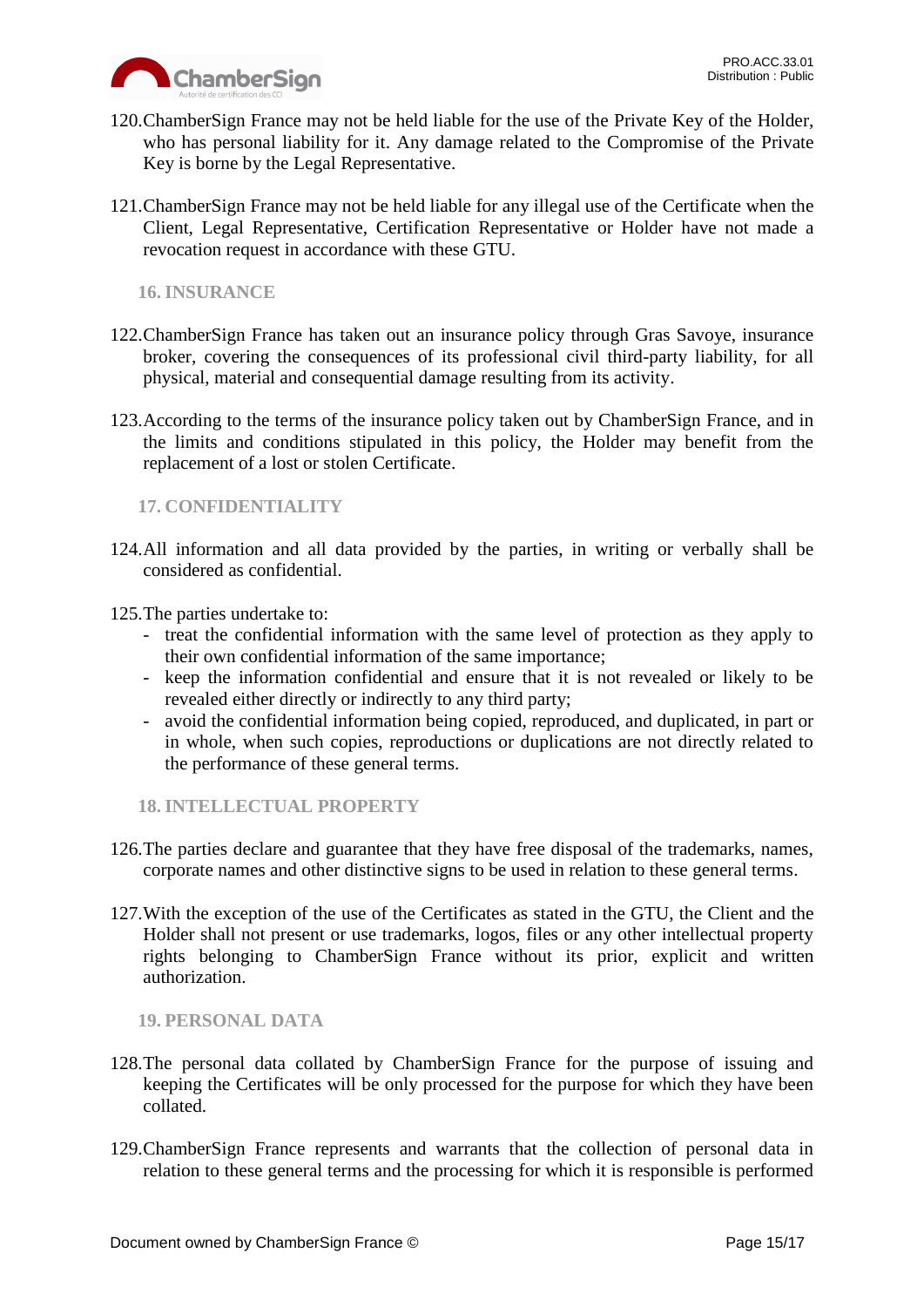

in accordance with the terms of law no. 78-17 of  $6<sup>th</sup>$  January 1978 regarding IT, files and freedom.

- 130.In particular, ChamberSign France deals personally with the observation in relation to the persons involved in the collation and processing of personal data of the information specified in article 32 of the law of  $6<sup>th</sup>$  January 1978.
- 131.ChamberSign France ensures the confidentiality and security of the data collated in relation to these general terms.
- 132.However, this data may be provided to the technical operator of ChamberSign France, which respects the same confidentiality policy as ChamberSign France.
- 133.The Legal Representative, the Certification Representative and the Holder may write to ChamberSign France, at the following address: ChamberSign France - 46 avenue de la Grande Armée - 75858 PARIS Cedex 17, in order to use their rights to access, question, oppose for legitimate grounds, and rectify the information about them and being processed by ChamberSign France, in accordance with the conditions set out by the law of 6<sup>th</sup> January 1978.
	- **20. TERMINATION OF THE SUBSCRIPTION**
- <span id="page-15-0"></span>134.The Client may terminate the subscription at any time, without reason.
- 135.In this case, the latter may not claim the reimbursement of the amounts already paid in relation to the subscription for ChamberSign France's Certification service.
- 136.ChamberSign France may terminate the subscription in advance if the Legal Representative or the Holder does not respect the contractual obligations incumbent upon them, after formal notice remaining unanswered after 30 days.
- 137.The subscription is terminated automatically:
	- in the case of expiry of all of the Certificates that have not been renewed;
	- in the case of revocation of the Certificates;
	- in the case of lack of payment of the price of the subscription.
- 138.If, after revocation, ChamberSign France receives a new certificate request from the same person, a new file shall be created and the GTU should be signed again.
- 139.In the case of termination occurring before the end of the validity period related to the Certificate, for reasons not attributable to ChamberSign France, the price paid by the Client shall remain acquired by ChamberSign France.

<span id="page-15-1"></span>**21. CONSERVATION**

- 140.ChamberSign France shall keep the documents regarding the proof of the Holders' identification inspection for the periods stipulated in the Certification Policy.
- 141.The logbooks shall be kept on site for a period of 30 days. After being generated, they shall be archived and kept for five years.